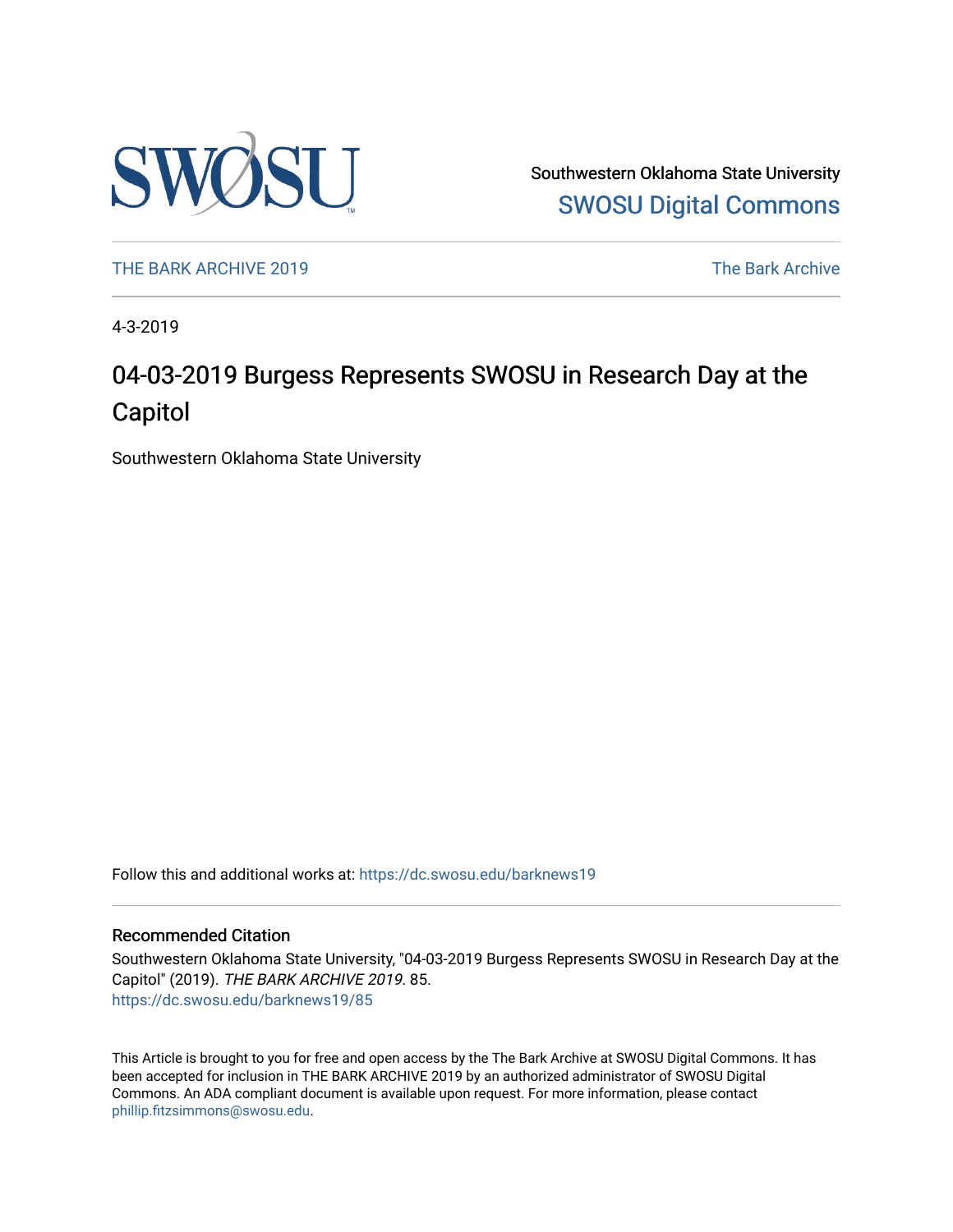

3 April, 2019

# **Burgess Represents SWOSU in Research Day at the Capitol**



Southwestern Oklahoma State University student Emily Burgess of Weatherford represented SWOSU at the recent 24th annual Research Day at the Capitol. With her is State Representative Harold Wright.

Southwestern Oklahoma State University student Emily Burgess of Weatherford was one of 22 undergraduate student researchers, representing 16 Oklahoma colleges and universities, who recently gathered at the State Capitol for the 24<sup>th</sup> annual Research Day at the Capitol.

Students were hand-selected by their institutions to present scientific research posters during the prestigious event, which is designed to showcase the outstanding research being conducted on Oklahoma university campuses.

Burgess project is I Know It When I Read It: Perceptions of Reliability and Credibility of News Stories. Her faculty mentor for the project is Dr. Stephen Burgess of the SWOSU Psychology Department.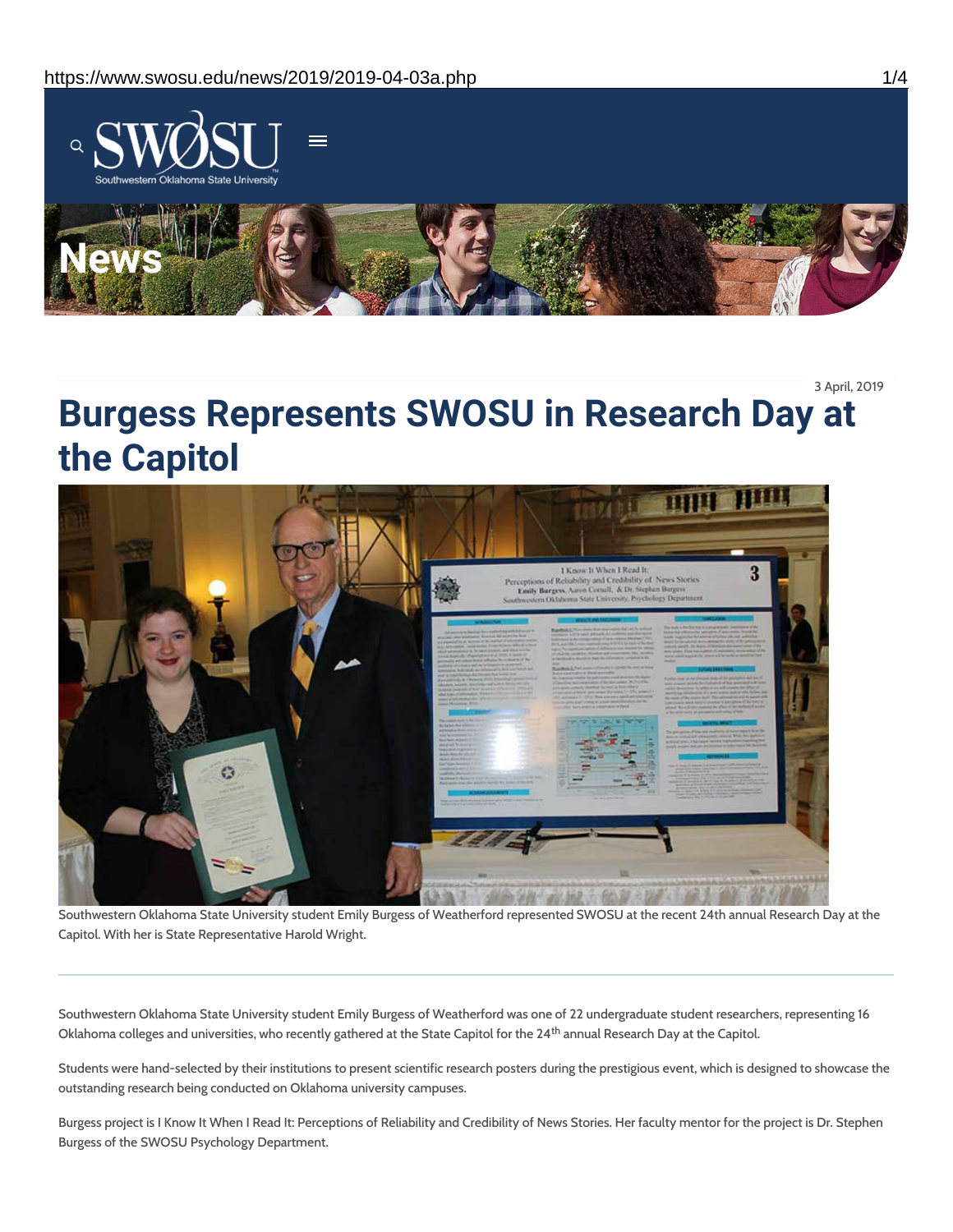#### https://www.swosu.edu/news/2019/2019-04-03a.php 2/4

Members of the State Legislature and Capitol guests visited students poster displays to learn more about the research projects, which covered important topics such as water quality, cancer and recidivism.

The event was sponsored by Oklahoma Established Program to Stimulate Competitive Research (EPSCOR) and the Oklahoma State Regents for Higher Education.

| Academics                | D                |
|--------------------------|------------------|
| Administration           | D                |
| Alumni and Foundation    | D                |
| Community                | D                |
| Events                   | D                |
| <b>Faculty and Staff</b> | $\triangleright$ |
| Miscellaneous            | D                |
| Sayre                    | D                |
| <b>Students</b>          | D                |
|                          |                  |

## **Archive Links**

| 2018    | D |
|---------|---|
| 2019    | D |
| 2020    | D |
| Archive | D |
|         |   |



## Weatherford Campus

100 Campus Drive Weatherford, OK 73096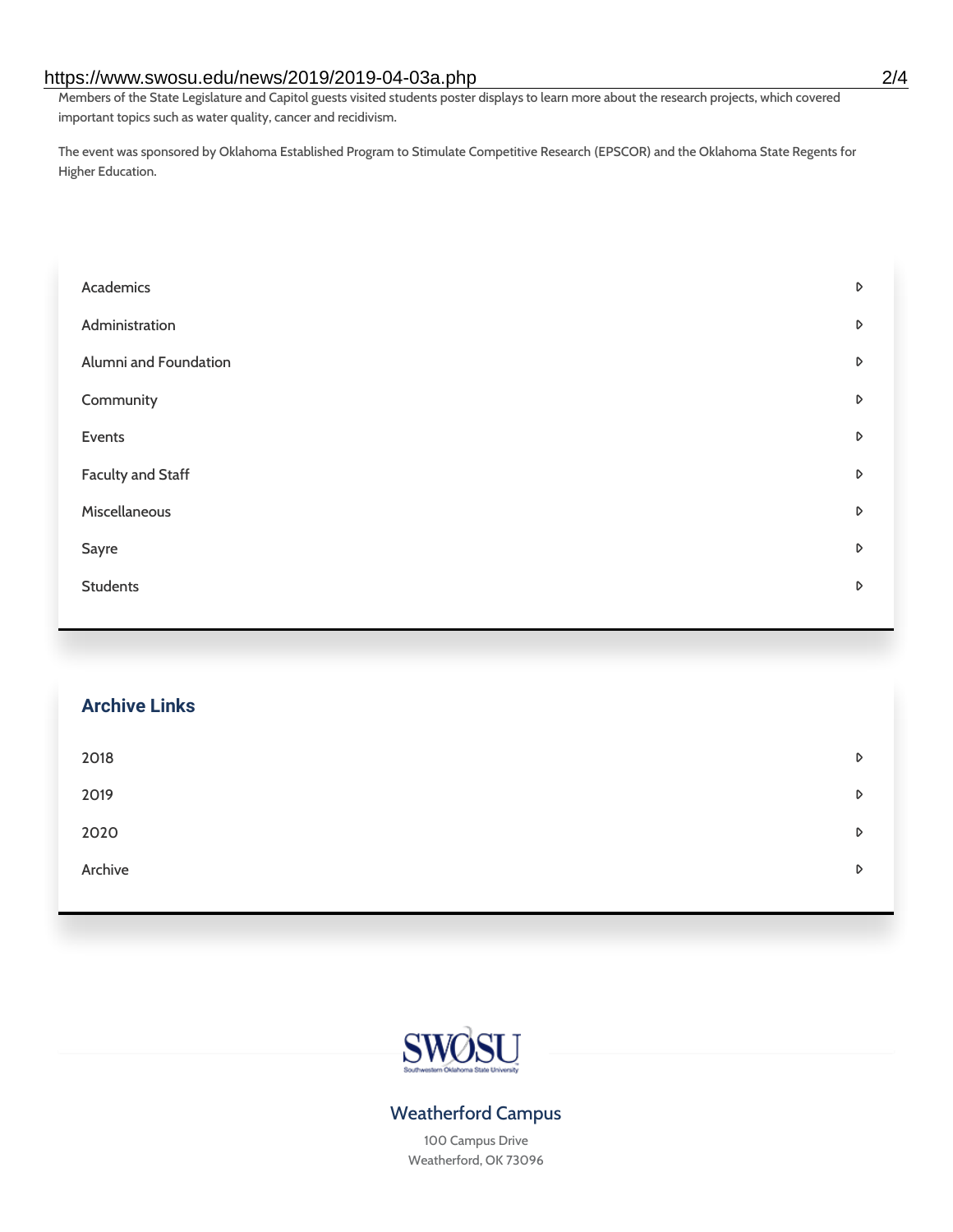#### Sayre Campus

409 E Mississippi Ave Sayre, OK 73662

Connect to Us



Contact [Information](https://www.swosu.edu/about/contact.php)

[University/Facility](https://www.swosu.edu/about/operating-hours.php) Hours

[Campus](https://map.concept3d.com/?id=768#!ct/10964,10214,10213,10212,10205,10204,10203,10202,10136,10129,10128,0,31226,10130,10201,10641,0) Map

Give to [SWOSU](https://standingfirmly.com/donate)

Shop [SWOSU](https://shopswosu.merchorders.com/)



**[Directory](https://www.swosu.edu/directory/index.php)** 

[Calendar](https://eventpublisher.dudesolutions.com/swosu/)

[Apply](https://www.swosu.edu/admissions/apply-to-swosu.php)

[GoSWOSU](https://qlsso.quicklaunchsso.com/home/1267)

[Jobs@SWOSU](https://swosu.csod.com/ux/ats/careersite/1/home?c=swosu)



Current [Students](https://bulldog.swosu.edu/index.php)

[Faculty](https://bulldog.swosu.edu/faculty-staff/index.php) and Staff

**Enrollment Management** [580.774.3782](tel:5807743782)

> **PR/Marketing** [580.774.3063](tel:5807743063)